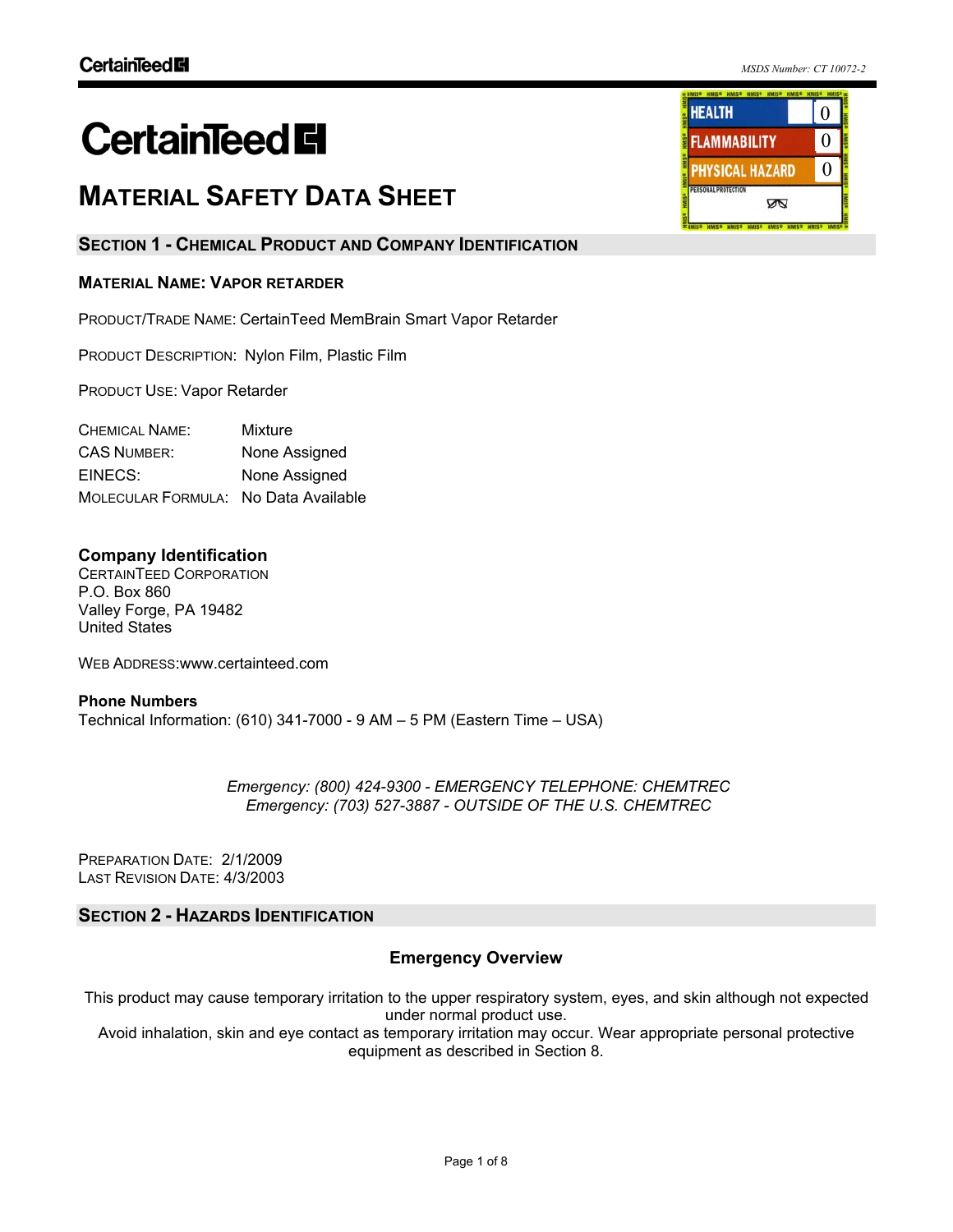

Degree of Hazard

#### NFPA/HMIS RATINGS:

|                     | <b>Health</b> | Fire | <b>Reactivity</b> | --------------<br>0 - Minimal (Insignificant)<br>1 - Slight |
|---------------------|---------------|------|-------------------|-------------------------------------------------------------|
| <b>NFPA RATING:</b> |               |      |                   | 2 - Moderate<br>3 - Serious (High)                          |
| <b>HMIS RATING:</b> |               |      |                   | 4 - Severe (Extreme)<br>* - Chronic Health Effect(s)        |

PHYSICAL FORM: Solid

COLOR: Clear or Colored

ODOR: None

HAZARDS: Mild/Slight Irritant, Mechanical Irritant

ROUTE OF ENTRY: Inhalation, Skin/Dermal, Eye/Ocular

MEDICAL CONDITIONS AGGRAVATED BY EXPOSURE: Pre-existing conditions which may be aggravated by mechanical irritants upon inhalation or skin contact.

POTENTIAL HEALTH EFFECTS:

INHALATION:

ACUTE (IMMEDIATE): Not a route of exposure under normal use. Elevated processing temperatures may cause temporary irritation of nose and throat may occur. CHRONIC (DELAYED): None

SKIN:

ACUTE (IMMEDIATE): Not considered to be a problem but temporary irritation of the skin may occur in some individuals CHRONIC (DELAYED): None

EYE:

ACUTE (IMMEDIATE): Temporary irritation/mechanical irritation or redness may occur if film comes in contact with the eye.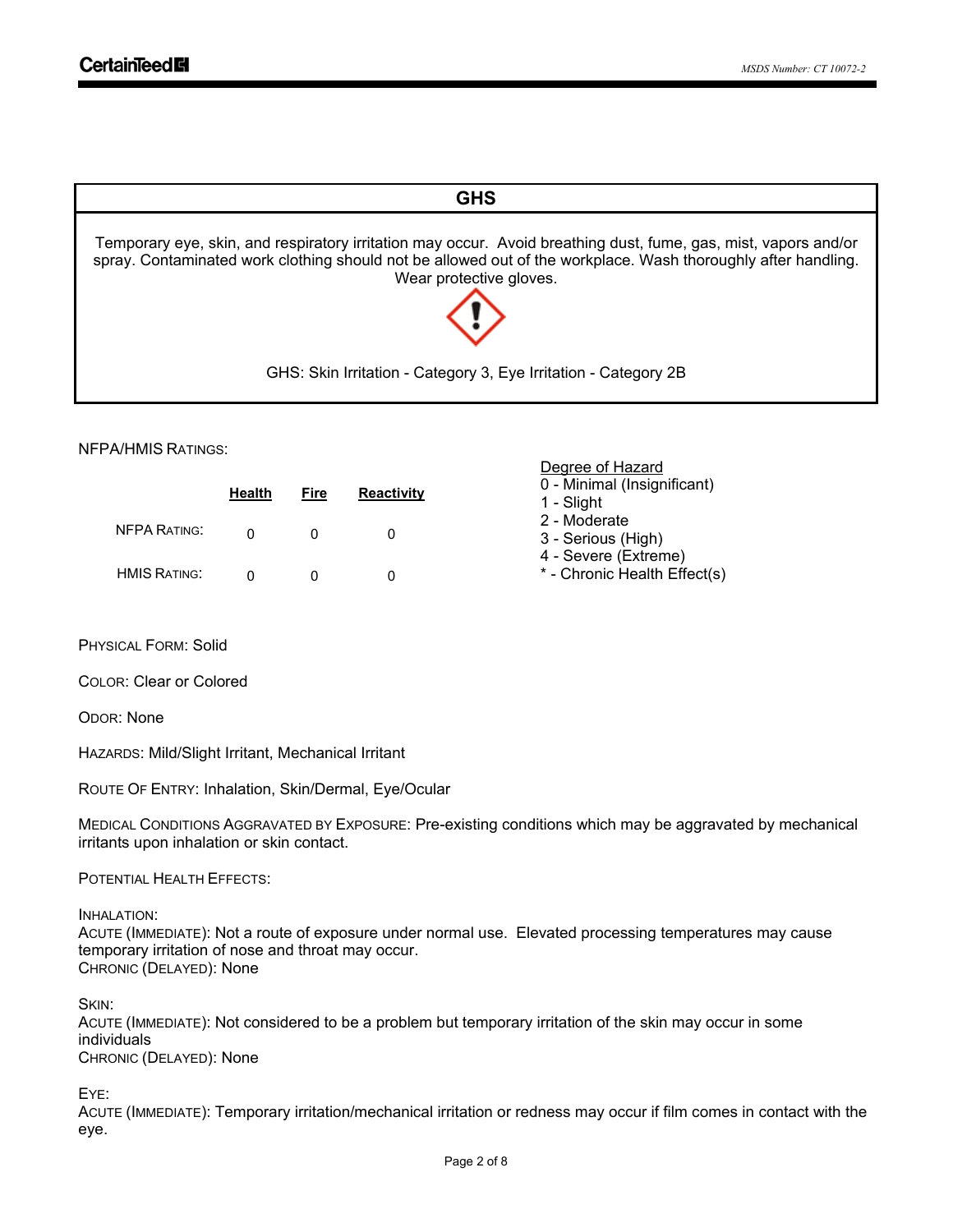CHRONIC (DELAYED): None

INGESTION:

ACUTE (IMMEDIATE): Ingestion of this product unlikely. Not considered hazardous. Consult a physician if unusual reaction is noted. CHRONIC (DELAYED): None known

MUTAGENIC EFFECTS: None

CARCINOGENIC EFFECTS: None

REPRODUCTIVE EFFECTS: None

OTHER HEALTH EFFECTS: None

*See Section 12 for Ecological Information*

## **SECTION 3 - COMPOSITION/INFORMATION ON INGREDIENTS**

| <b>Product(s) Containing</b><br>Component                                | <b>Chemical Name</b>                  | CAS                |                | ∥%(weight)∥ UN;EINIC ∥ ् | LD50/<br><b>LC50</b> | EU                            | <b>OSHA</b><br><b>PEL/TWA</b> | <b>ACGIH</b><br><b>TLV/TWA</b> | <b>NIOSH</b><br><b>REL</b> |
|--------------------------------------------------------------------------|---------------------------------------|--------------------|----------------|--------------------------|----------------------|-------------------------------|-------------------------------|--------------------------------|----------------------------|
| For CertainTeed<br>MemBrain Smart Vapor<br>Retarder:                     | 2H-Azepin-2-one,<br>hexahydro-        | $105 - 60 - 1$     | 0% TO<br>$1\%$ | 203-313-2                | <b>NDA</b>           | Xn Xi;<br>R20/22<br>R36/37/38 | None                          | 5 ppm                          | None                       |
| For CertainTeed<br>MemBrain Smart Vapor<br>Retarder:                     | Poly(iminocarbonyl<br>pentamethylene) | 25038-<br>$54 - 4$ | 99% TO<br>100% | <b>NDA</b>               | <b>NDA</b>           | <b>NDA</b>                    | None                          | None                           | None                       |
| For CertainTeed<br>MemBrain Smart Vapor Colorants/Additives<br>Retarder: |                                       | <b>NDA</b>         | 0% TO<br>$1\%$ | <b>NDA</b>               | <b>NDA</b>           | <b>NDA</b>                    | None                          | None                           | None                       |

#### **Composition/Information on Ingredients**

*This product is NOT considered Hazardous under 29 CFR 1910.1200 (Hazard Communication). In Canada, these products are NOT considered Hazardous under the Workplace Hazardous Materials Information System (WHMIS). According to the Globally Harmonized Standard for Classification and Labeling (GHS) this product is NOTconsidered Hazardous*

*See Section 11 for Toxicological Information* 

## **SECTION 4 - FIRST AID MEASURES**

INHALATION: Remove to fresh air, apply artificial respiration and/or oxygen if necessary and get medical attention.

SKIN: Wash exposed skin with soap and water. If irritation develops or persists, seek medical attention.

EYE: Do not rub or scratch your eyes. If irritation persists get medical attention. In case of contact, immediately flush eyes with large amounts of water, continuing to flush for 15 minutes.

INGESTION: Consult a physician if unusual reaction is noted. Product is not intended nor is it likely to be ingested or eaten.

*See Section 2 for Potential Health Effects*

## **SECTION 5 - FIRE FIGHTING MEASURES**

SUITABLE EXTINGUISHING MEDIA: Use any media suitable for the surrounding fires

UNSUITABLE EXTINGUISHING MEDIA: No data available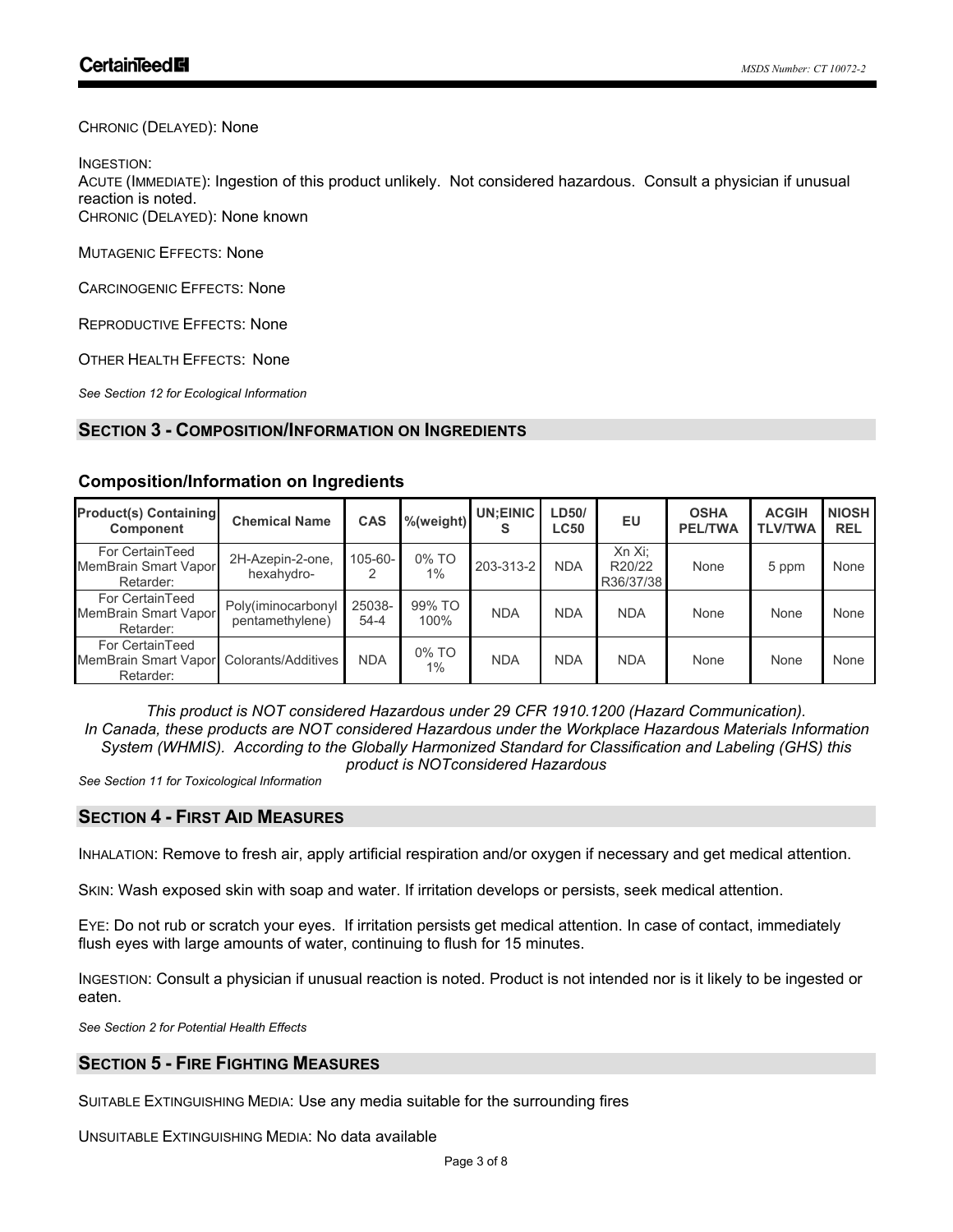FIREFIGHTING PROCEDURES: Treat as residential building materials. Fire-fighters should wear a NIOSH approved positive pressure self-contained breathing apparatus and full protective clothing.

UNUSUAL FIRE AND EXPLOSION HAZARDS: Molten film at higher temperatures can ignite and will burn.

HAZARDOUS COMBUSTION PRODUCTS: Thermal decomposition products may include but are not limited to caprolactam, hydrogen cyanide, carbon monoxide, carbon dioxide and combustion by-products (oxidized and nonoxidized hydrocarbons).

FLASH POINT: Non-volatile solid FLASH POINT TEST TYPE: N/A **EXPLOSION LIMITS** UPPER: N/A LOWER: N/A

#### **SECTION 6 - ACCIDENTAL RELEASE MEASURES**

PERSONAL PRECAUTIONS: Avoid contact with skin and eyes during clean-up.

EMERGENCY PROCEDURES: Persons not wearing appropriate protective equipment should be excluded from area of spill until clean-up has been completed.

CONTAINMENT/CLEAN-UP MEASURES: Containment of this material should not be necessary. Remove sources of ignition. Collect material and place in a solid waste container.

## **SECTION 7 - HANDLING AND STORAGE**

HANDLING: Use good personal hygiene and good housekeeping.

STORAGE: Store in a cool, dry area, away from direct heat or sunlight.

### **SECTION 8 - EXPOSURE CONTROLS/PERSONAL PROTECTION**

PPE:

## Ż

RESPIRATORY PROTECTION: Under normal usage, not normally required. Wear NIOSH-approved respirators in areas where the PEL/TLV is exceeded.

EYE/FACE PROTECTION: As a general practice in manufacturing and construction areas, safety glasses that conform to ANSI Z87.1 should be worn.

SKIN/BODY PROTECTION: Not normally required. Use heat-resistant gloves if handling melted material.

GENERAL INDUSTRIAL HYGIENE CONSIDERATIONS: Use good industrial hygiene practices in handling this material.

ENGINEERING MEASURES/CONTROLS: General room ventilation plus local exhaust at points of fume generation to maintain exposure below the PEL/TLV exposure limits.

LISTED EXPOSURE LIMITS:

#### **US State California**

! 2H-Azepin-2-one, hexahydro- (105-60-2): **PELs:** (1 mg/m3 PEL (dust); 5 ppm PEL (vapor); 20 mg/m3 PEL (vapor)) | **STELs:** (3 mg/m3 STEL (dust); 10 ppm STEL (vapor); 40 mg/m3 STEL (vapor))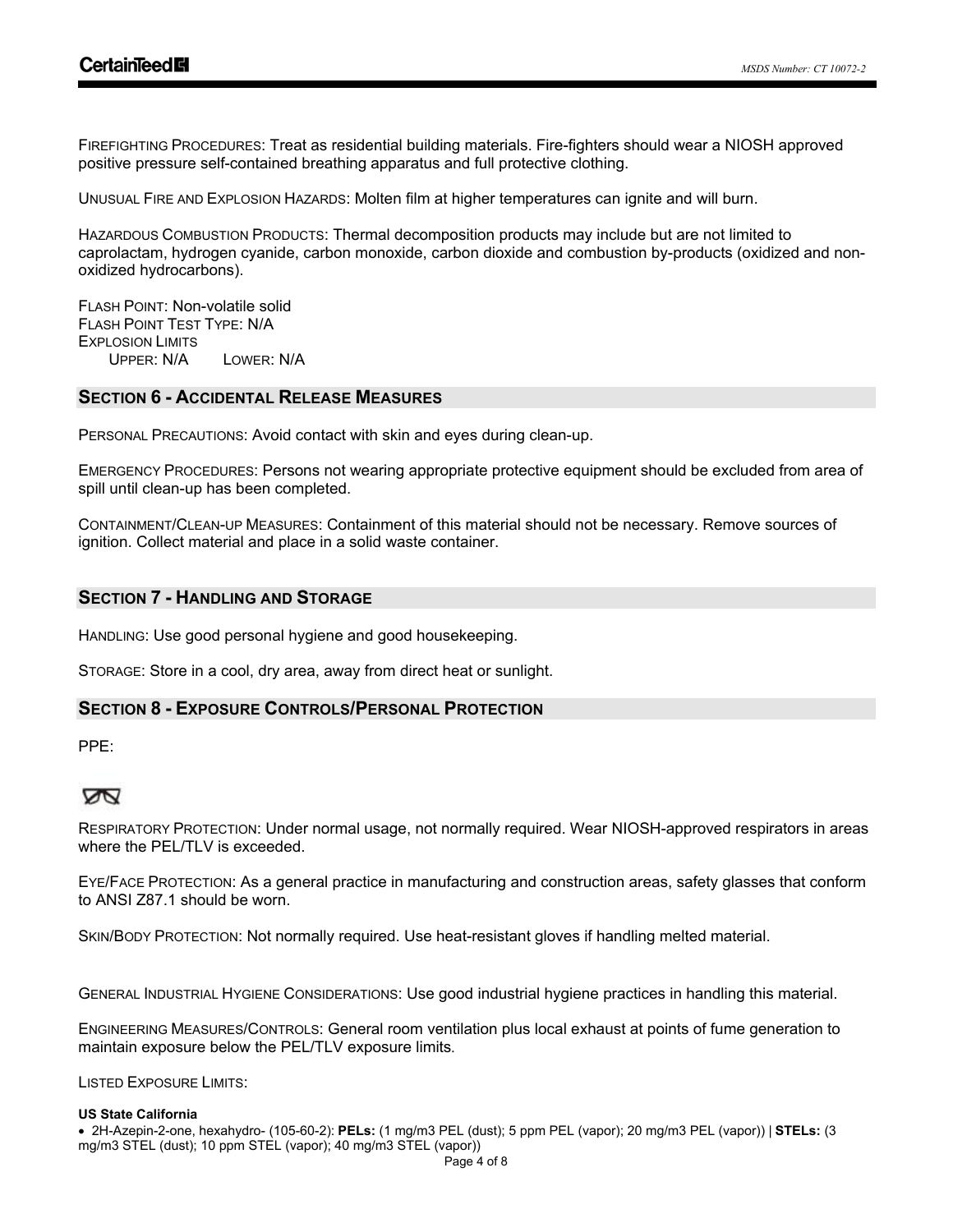#### **United States - ACGIH**

2H-Azepin-2-one, hexahydro- (105-60-2): **TWAs:** (5 mg/m3 TWA (inhalable fraction and vapor)) | **Carcinogens:** (A5 - Not Suspected as a Human Carcinogen) | **TLV Basis - Critical Effects:** (irritation)

#### **United States – OSHA**

! 2H-Azepin-2-one, hexahydro- (105-60-2): **TWAs:** (1 mg/m3 TWA (dust); 5 ppm TWA (vapor); 20 mg/m3 TWA (vapor)) | **STELs (Short Term Exposure Limits):** (3 mg/m3 STEL (dust); 10 ppm STEL (vapor); 40 mg/m3 STEL (vapor)) **United States - NIOSH**

! 2H-Azepin-2-one, hexahydro- (105-60-2): **STELs:** (3 mg/m3 STEL (dust); 0.66 ppm STEL (vapor); 3 mg/m3 STEL (vapor)) | **TWAs:** (1 mg/m3 TWA (dust); 0.22 ppm TWA (vapor); 1 mg/m3 TWA (vapor)) |

#### **SECTION 9 - PHYSICAL AND CHEMICAL PROPERTIES**

PHYSICAL FORM: Solid

APPEARANCE/DESCRIPTION: Clear or colored plastic film.

| COLOR: Clear/colored                                    |                                    | <b>ODOR: None</b>             |            |  |  |
|---------------------------------------------------------|------------------------------------|-------------------------------|------------|--|--|
| TASTE: No data available                                |                                    | <b>ODOR THRESHOLD: NDA</b>    |            |  |  |
| <b>BOILING POINT:</b>                                   | <b>NDA</b>                         | <b>VAPOR PRESSURE:</b>        | <b>NDA</b> |  |  |
| <b>MELTING POINT/FREEZING</b><br>POINT:                 | $= 428$ to 433 F(220 to<br>222.8 C | <b>VAPOR DENSITY:</b>         | <b>NDA</b> |  |  |
| <b>SPECIFIC GRAVITY:</b>                                | $= 1.12$ TO 1.14                   | <b>EVAPORATION RATE:</b>      | <b>NDA</b> |  |  |
| DENSITY:                                                | $= 9.3464$ to 9.5133 lbs/gal       | VOC (WT.):                    | <b>NDA</b> |  |  |
| <b>BULK DENSITY:</b>                                    | <b>NDA</b>                         | VOC (VOL.):                   | <b>NDA</b> |  |  |
| <b>WATER SOLUBILITY:</b>                                | Negligible                         | VOLATILES (WT.):              | <b>NDA</b> |  |  |
| <b>SOLVENT SOLUBILITY:</b>                              | <b>NDA</b>                         | VOLATILES (VOL.):             | <b>NDA</b> |  |  |
| Viscosity:                                              | @                                  | <b>FLASH POINT:</b>           | <b>NDA</b> |  |  |
| HALF-LIFE:                                              | <b>NDA</b>                         | <b>FLASH POINT TEST TYPE:</b> | <b>NDA</b> |  |  |
| <b>OCTANOL/WATER PARTITION</b><br><b>COEFFICIENT:</b>   | <b>NDA</b>                         | UEL:                          | <b>NDA</b> |  |  |
| <b>COEFFICIENT OF WATER/OIL</b><br><b>DISTRIBUTION:</b> | <b>NDA</b>                         | LEL:                          | <b>NDA</b> |  |  |
| <b>NDA</b><br><b>BIOACCUMULATION FACTOR:</b>            |                                    | AUTOIGNITION:                 | <b>NDA</b> |  |  |
| PH:                                                     | <b>NDA</b>                         |                               |            |  |  |

## **SECTION 10 - STABILITY AND REACTIVITY**

STABILITY: Stable under normal conditions.

HAZARDOUS POLYMERIZATION: Hazardous polymerization will not occur.

CONDITIONS TO AVOID: Avoid exposure to open flame or temperatures exceeding recommended processing temperatures. The maximum temperature to which the film can be exposed will vary with exposure (dwell) time.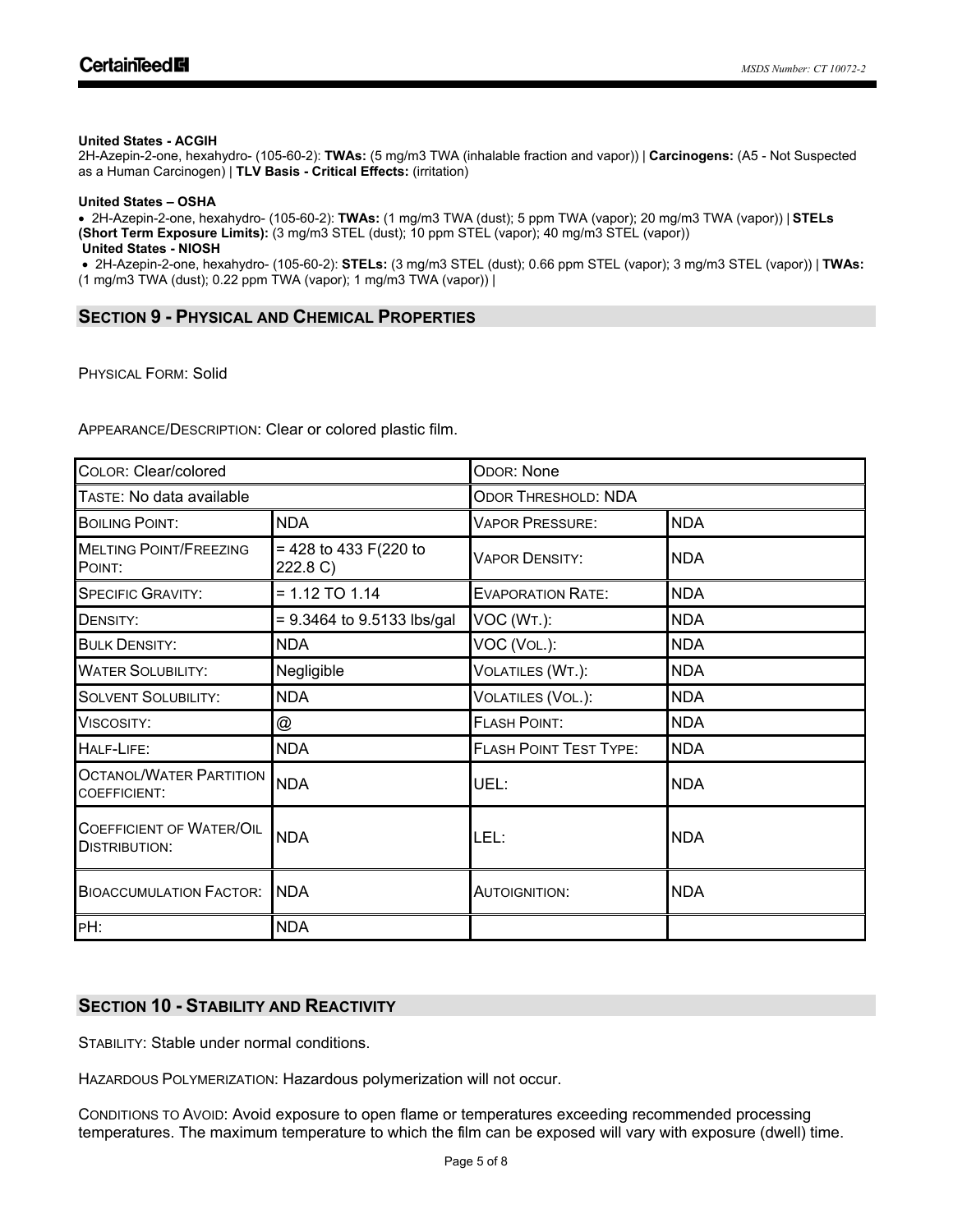INCOMPATIBLE MATERIALS: Strong oxidizers

HAZARDOUS DECOMPOSITION PRODUCTS: Thermal decomposition products may include but are not limited to caprolactam, hydrogen cyanide, carbon monoxide, carbon dioxide and combustion by-products (oxidized and nonoxidized hydrocarbons).

#### **SECTION 11 - TOXICOLOGICAL INFORMATION**

ACUTE TOXICITY: None known. Temporary irritation may be observed in the upper respiratory system, eyes, and skin. This product has not been tested as a separate entity. Therefore, the hazards must be evaluated on the basis of the individual ingredients, and those hazards must be assumed to be additive in the absence of complete information. The hazards described in this document have been evaluated on a threshold of 1.0% for all hazardous ingredients and 0.1% for all carcinogens.

CARCINOGENIC EFFECTS: None

#### **SECTION 12 - ECOLOGICAL INFORMATION**

PRODUCT INFORMATION: Material is considered inert and is not expected to be biodegradable or toxic.

ECOLOGICAL FATE: No information available for the product.

PERSISTANCE/DEGRADABLITY: No information available for the product.

## **SECTION 13 - DISPOSAL CONSIDERATIONS**

PRODUCT: Dispose of waste material in an approved landfill in accordance with federal, state, and local regulations. If you are unsure of the regulations, contact your Public Health Department, or the local office of the Environmental Protection Agency (EPA). See Section 7 for Handling Procedures; see Section 8 for Personal Protective Equipment recommendations.

### **SECTION 14 - TRANSPORTATION INFORMATION**

U.S. DOT 49 CFR 172.101: SHIPPING NAME: Not Classified as a Hazardous Material for Transport

TDG - CANADA - TRANSPORT OF DANGEROUS GOODS: SHIPPING NAME: Not Classified as a Dangerous Good for Transport

#### **SECTION 15 - REGULATORY INFORMATION**

SARA HAZARD CLASSIFICATIONS: Acute Health: No Chronic Health: No Fire: No Pressure: No Reactive: No

#### US FEDERAL:

GENERAL PRODUCT INFORMATION:

Components of this product have been checked against the non-confidential TSCA inventory by CAS Registry Number. Components not identified on this non-confidential inventory are either exempt from listing (i.e. polymers, hydrates) or are listed on the confidential inventory as declared by the supplier.

CERCLA<sup>.</sup>

This material does not contain chemicals required to be identified under CERCLA (40 CFR 302.4).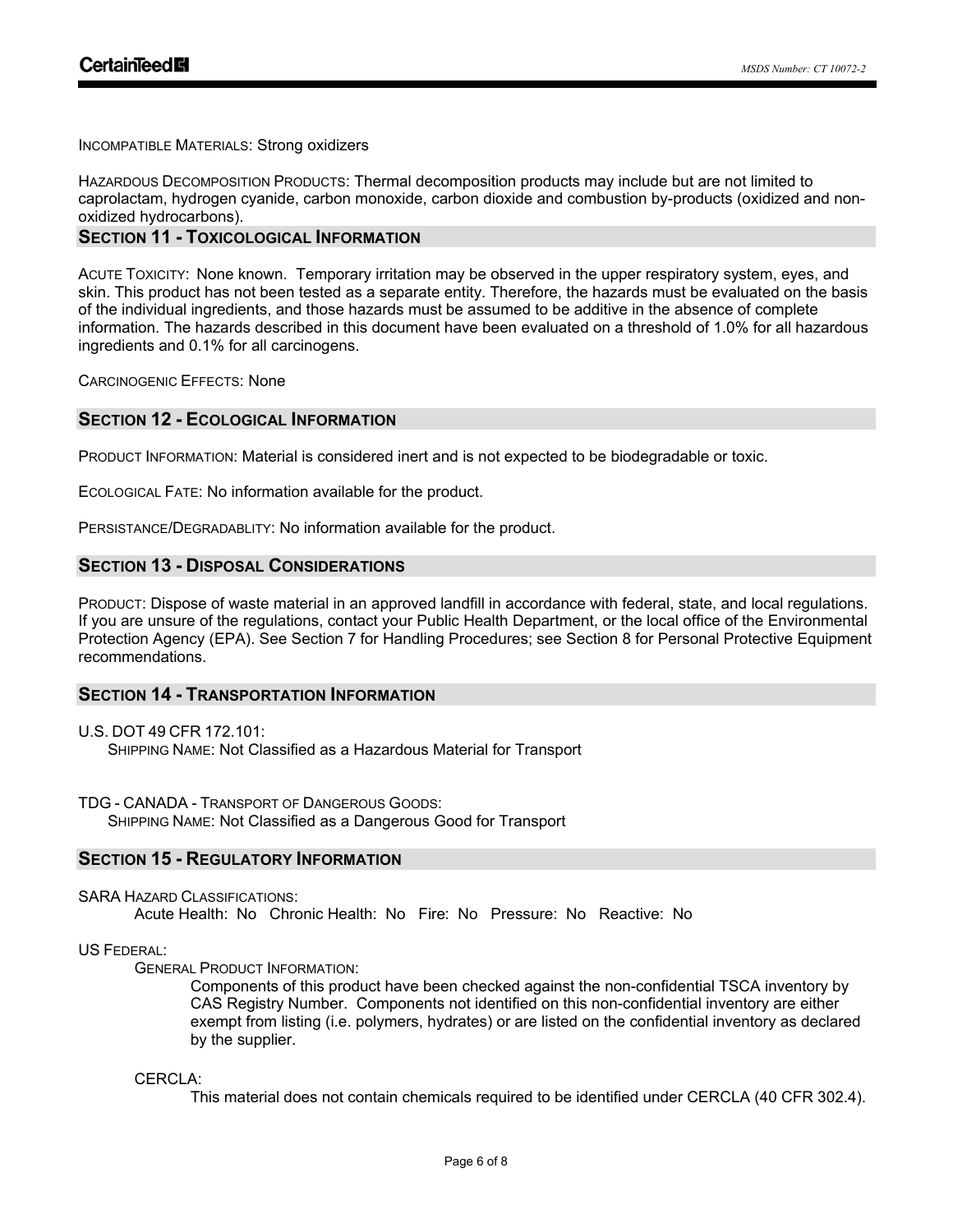#### STATE REGULATIONS:

COMPONENT ANALYSIS - STATE:

The following components appear on one or more of the following state hazardous substances lists:

| <b>Component</b>                  | CAS#       | СA  | MA  | <b>MN</b> | <b>NJ</b> | <b>PA</b> | R <sub>l</sub> |
|-----------------------------------|------------|-----|-----|-----------|-----------|-----------|----------------|
| 2H-Azepin-2-one, hexahydro-       | 105-60-2   | Yes | Yes | Yes       | Yes       | Yes       | Yes            |
| Poly(iminocarbonylpentamethylene) | 25038-54-4 | No  | No  | No        | No        | No        | No             |
| Colorants/Additives               | <b>NDA</b> | No  | No  | No        | No        | No        | No             |

CALIFORNIA SAFE DRINKING WATER AND TOXICS ENFORCEMENT ACT (PROPOSITION 65):

The following statement(s) are provided under the California Safe Drinking Water and Toxic Enforcement Act of 1986 (Proposition 65): None

CANADIAN WHMIS INFORMATION:

GENERAL PRODUCT INFORMATION: Not classified

COMPONENT ANALYSIS - WHMIS IDL:

The following components are identified under the Canadian Hazardous Products Act Ingredient Disclosure List: None

ADDITIONAL REGULATORY INFORMATION:

GENERAL PRODUCT INFORMATION: No information available for the product.

COMPONENT ANALYSIS – INVENTORY:

| <b>Component</b>                  | CAS#       | <b>TSCA</b> | <b>DSL</b> | <b>EINECS</b> |
|-----------------------------------|------------|-------------|------------|---------------|
| 2H-Azepin-2-one, hexahydro-       | 105-60-2   | Yes         | Yes        | Yes           |
| Poly(iminocarbonylpentamethylene) | 25038-54-4 | Yes         | Yes        | No            |
| Colorants/Additives               | <b>NDA</b> | No          | No         | No            |

## **SECTION 16 - OTHER INFORMATION**

PREPARATION DATE: 2/1/2009

LAST REVISION DATE: 4/3/2003

DISCLAIMER: Reasonable care has been taken in the preparation of this information, but the supplier gives no warranty of merchantability or of fitness for a particular purpose. Any product purchased is sold on the assumption the purchaser will make his own tests to determine the quality and suitability of the product. Supplier expressly disclaims any and all liability for incidental and/or consequential property damage arising out of the use of this